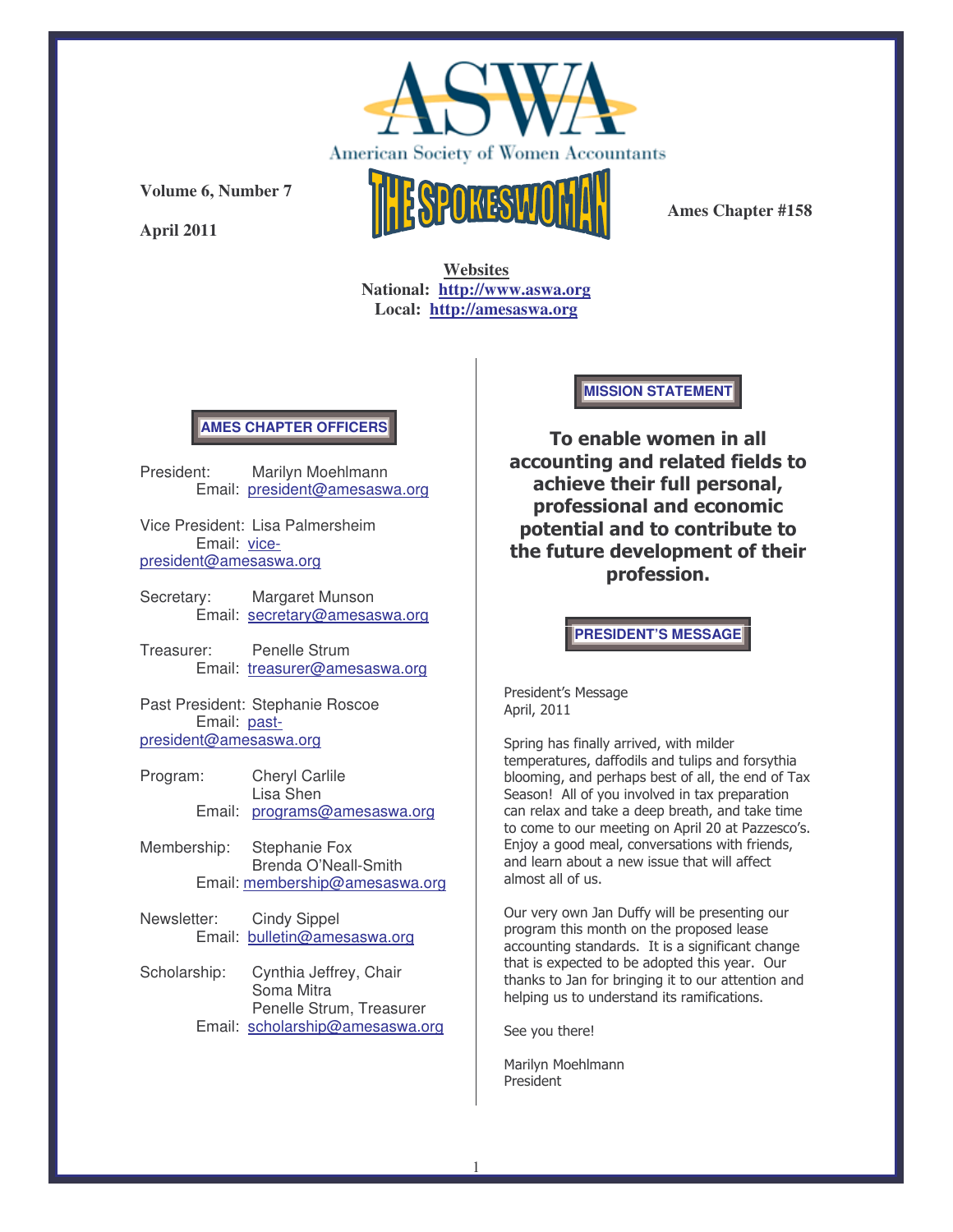

**April 2011**



**Ames Chapter #158**

**Websites National: http://www.aswa.org Local: http://amesaswa.org**



## **MEETING INFORMATION**

| Date:         | Wed, April 20th 2011                                                                                              |
|---------------|-------------------------------------------------------------------------------------------------------------------|
| <u>Time</u> : | 5:30 PM Social Time<br>6:00 PM Speaker<br>7:00 PM Dinner                                                          |
| Speaker:      | Jan Duffy, CPA                                                                                                    |
| Topic:        | Proposed Lease Accounting<br>Changes                                                                              |
| Location:     | <b>Pazzesco Pasta and</b><br><b>Chophouse</b><br>6008 W Lincolnway<br>Ames, IA 50014<br>www.pazzescochophouse.com |
| <b>RSVP:</b>  | See evite                                                                                                         |

### **March 2011 MINUTES**

March Minutes American Society of Women Accountants Ames Chapter #158 Membership Meeting March 23, 2011

Call to Order: The March Membership Meeting of the Ames Chapter #158 was called to order by President Marilyn Moehlmann in Ames at 7:18 pm on Wednesday, March 23, 2011. Those in attendance were members Cheryl Carlile, Lisa Palmersheim, Jane Cavanaugh, Karen Jacobson, Kayla Christensen, Brenda O'Neall-Smith, Jan

AGENDA – April 20, 2011

- 1. Call to Order
- 2. Quorum
- 3. Approval of Minutes
- 4. Treasurer's Report
- 5. Committee Reports
	- a. Membership
	- b. Program
	- c. Bulletin
	- d. Scholarship
	- e. Outreach
- 6. Old Business
	- a. Regional Conference **Update**
	- b. Financial Literacy progress report – Karen Jacobson
- 7. New Business a. Election of Officers and **Directors**
- 8. Announcements
- 9. Adjournment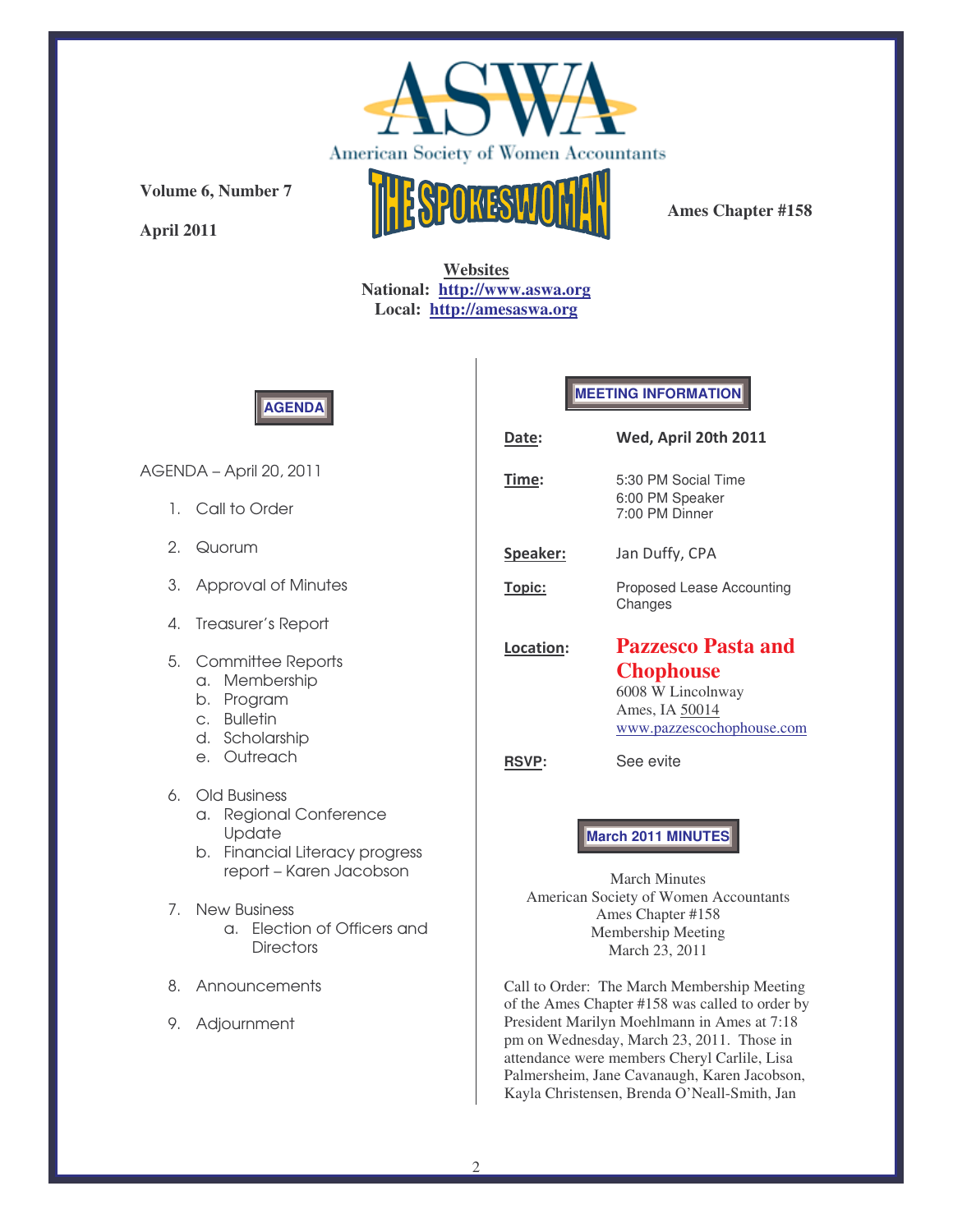

**April 2011**



**Ames Chapter #158**

# **Websites National: http://www.aswa.org Local: http://amesaswa.org**

Duffy, Stephanie Roscoe, Penny Strum, Kathy Strum, Kate Mulder, Soma Mitra, Haiyan Li and Cindy Sippel. A quorum was present.

- Minutes: Cheryl Carlile moved and Kate Mulder seconded that the February minutes be approved as printed in the bulletin. Motion carried.
- Treasurer's Report: Penny Strum presented the treasurer's report for February. The report will be place on file for review.

### **Committee Reports:**

- A. Membership: Nothing to report
- B. Program: Jan Duffy will be presenting the program in April on lease accounting. Programs are still needed for May and June.
- C. Bulletin: Watch your email for the bulletin reminder.
- D. Scholarship: The scholarship checks will be sent out soon. April 1 is the deadline for the National scholarship.
- E. Outreach: Nothing to report.

#### Old Business

- A. Regional Conference: The website will have a page for the conference. A link will be put on the menu. We will use PayPal as an option to receive payments for the conference. If you use PayPal there will be a service charge added so the chapter does not have to eat the cost of the service. We can run reports using PayPal with date information. Individual email invitations for the conference will be sent through National. The link should be set up in the coming week. Mary Burns will be presenting 1 CPE of financial literacy at the conference.
- B. Financial Literacy progress report Karen Jacobson and Brenda O'Neall-Smith

reviewed the tools available. We discussed how we should roll out the program and whether we should try to reach adults or youth. Brenda will send out a list of the different modules and survey the members. Members are to respond with topics that they would be interested in teaching. We may look at reserving a room at the library to hold sessions.

#### New Business:

A. Slate of Nominations: The full slate of nominations for next year's officers was presented to the membership by the Nominating Committee: Karen Jacobson, Lisa Palmersheim and Stephanie Roscoe.

Proposed Slate of Officers 2011-2012 President: Lisa Palmersheim Vice President: Soma Mitra Secretary: Ann Kurtenbach Treasurer: Penelle Strum Program: Kayla Christensen Cheryl Carlile Membership: Stephanie Fox Haiyan Li Newsletter: Carla Danielson Scholarship: Jan Duffy Lin Shen Penelle Strum Announcements

> Best wishes go out to Dominique Bryant who has recently moved to Florida. We will miss you!

Adjournment: Meeting adjourned at 7:55 pm

Respectfully submitted, Cindy Sippel, Acting Secretary